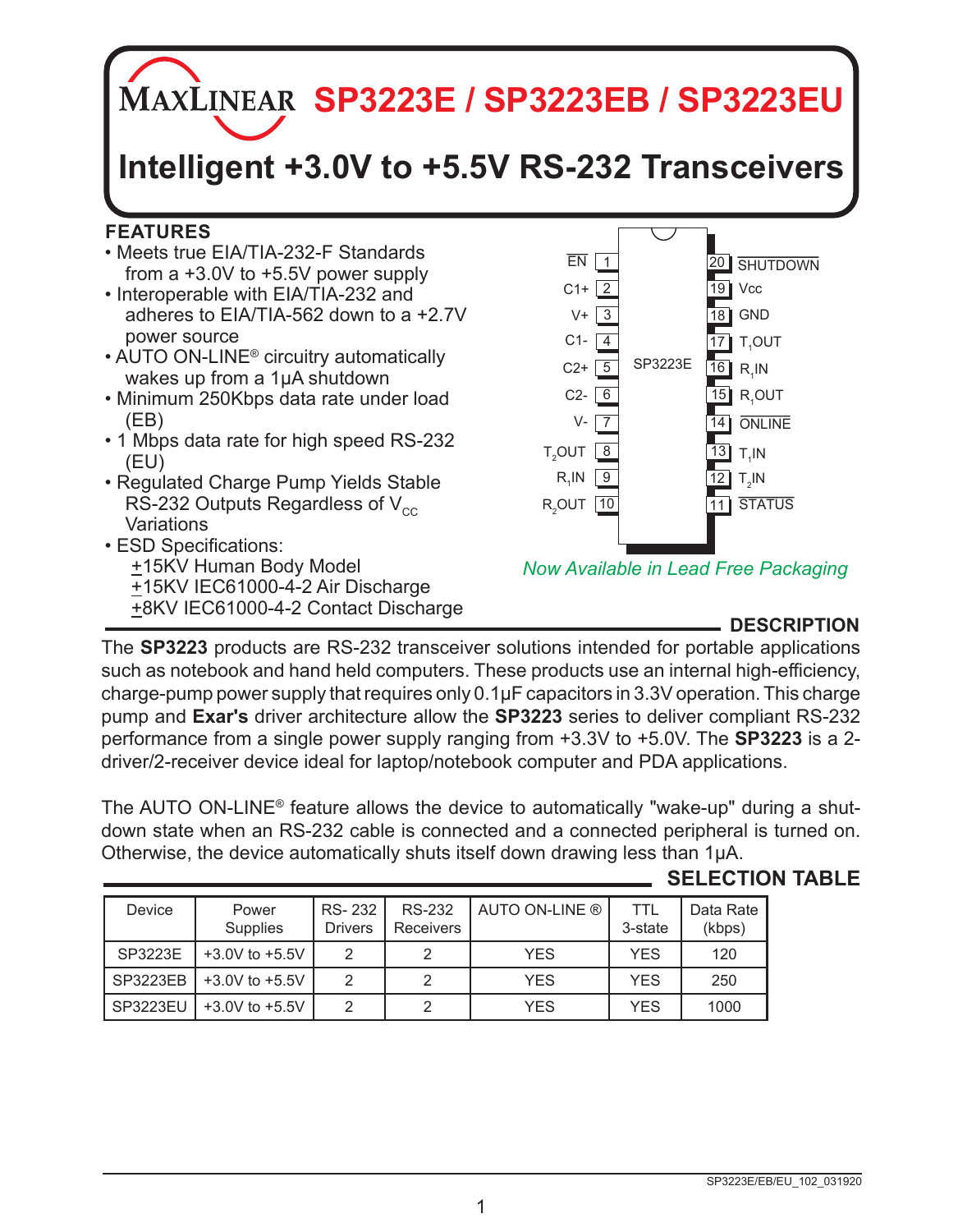#### **ABSOLUTE MAXIMUM RATINGS**

These are stress ratings only and functional operation of the device at these ratings or any other above those indicated in the operation sections of the specifications below is not implied. Exposure to absolute maximum rating conditions for extended periods of time may affect reliability and cause permanent damage to the device.

| <b>Input Voltages</b> |  |
|-----------------------|--|
| TxIN, ONLINE,         |  |
|                       |  |
|                       |  |
|                       |  |

#### **Output Voltages**

| <b>Short-Circuit Duration</b>      |  |
|------------------------------------|--|
|                                    |  |
| Storage Temperature-65°C to +150°C |  |

#### **Power Dissipation per package**

20-pin SSOP (derate 9.25mW/°C above +70°C)..750mW 20-pin TSSOP (derate 11.1mW/°C above +70°C..900mW

**NOTE 1:** V+ and V- can have maximum magnitudes of 7V, but their absolute difference cannot exceed 13V.

Unless otherwise noted, the following specifications apply for V<sub>cc</sub> = +3.0V to +5.5V with T<sub>AMB</sub> = T<sub>MIN</sub> to T<sub>MAX</sub>.

| Typical values apply at V <sub>cc</sub> = +3.3V or +5.0V and T <sub>AMB</sub> = 25°C (Note 2). |                   |             |                   |                                  |                                                                                                                                 |  |  |
|------------------------------------------------------------------------------------------------|-------------------|-------------|-------------------|----------------------------------|---------------------------------------------------------------------------------------------------------------------------------|--|--|
| <b>PARAMETER</b>                                                                               | MIN.              | TYP.        | MAX.              | <b>UNITS</b>                     | <b>CONDITIONS</b>                                                                                                               |  |  |
| <b>DC CHARACTERISTICS</b><br>Supply Current,<br><b>AUTO ON-LINE®</b>                           |                   | 1.0         | 10                | μA                               | All RxIN open, ONLINE = GND,<br>$\overline{\text{SHUTDOWN}}$ = Vcc, TxIN = Vcc or<br>GND, Vcc = +3.3V, $T_{\text{AMR}}$ = +25°C |  |  |
| Supply Current, Shutdown                                                                       |                   | 1.0         | 10                | μA                               | $\overline{SHUTDOWN} = \overline{GND}$ , $TxIN =$<br>Vcc or GND, Vcc = $+3.3V$ , T <sub>AMB</sub> =<br>$+25^{\circ}$ C          |  |  |
| Supply Current,<br><b>AUTO ON-LINE® Disabled</b>                                               |                   | 0.3         | 1.0               | mA                               | $ONLINE = SHUTDOWN = Vec, No$<br>Load, Vcc = +3.3V, $T_{\text{AMR}}$ = +25°C                                                    |  |  |
| <b>LOGIC INPUTS AND RECEIVER OUTPUTS</b>                                                       |                   |             |                   |                                  |                                                                                                                                 |  |  |
| Input Logic Threshold<br><b>LOW</b><br><b>HIGH</b>                                             | <b>GND</b><br>2.0 |             | 0.8<br><b>Vcc</b> | $\vee$                           | $Vec = 3.3V$ or 5.0V,<br>TxIN, EN, SHUTDOWN, ONLINE                                                                             |  |  |
| Input Leakage Current                                                                          |                   | $+/-0.01$   | $+/-1.0$          | μA                               | TxIN, EN, ONLINE, SHUTDOWN,<br>$T_{\text{AMB}}$ = +25°C, Vin = 0V to Vcc                                                        |  |  |
| <b>Output Leakage Current</b><br>$+/-0.05$                                                     |                   |             | $+/-10$           | μA                               | Receivers disabled, Vout = 0V to<br>Vcc                                                                                         |  |  |
| Output Voltage LOW                                                                             |                   | 0.4         | $\vee$            | $I_{\text{OUT}} = 1.6 \text{mA}$ |                                                                                                                                 |  |  |
| Output Voltage HIGH                                                                            | $Vec - 0.6$       | $Vcc - 0.1$ |                   | $\vee$                           | $I_{\text{OUT}}$ = -1.0mA                                                                                                       |  |  |

**ELECTRICAL CHARACTERISTICS**

**NOTE 2**: C1 - C4 = 0.1µF, tested at 3.3V ±10%.

 $C1 = 0.047 \mu F$ ,  $C2-C4 = 0.33 \mu F$ , tested at  $5V \pm 10\%$ .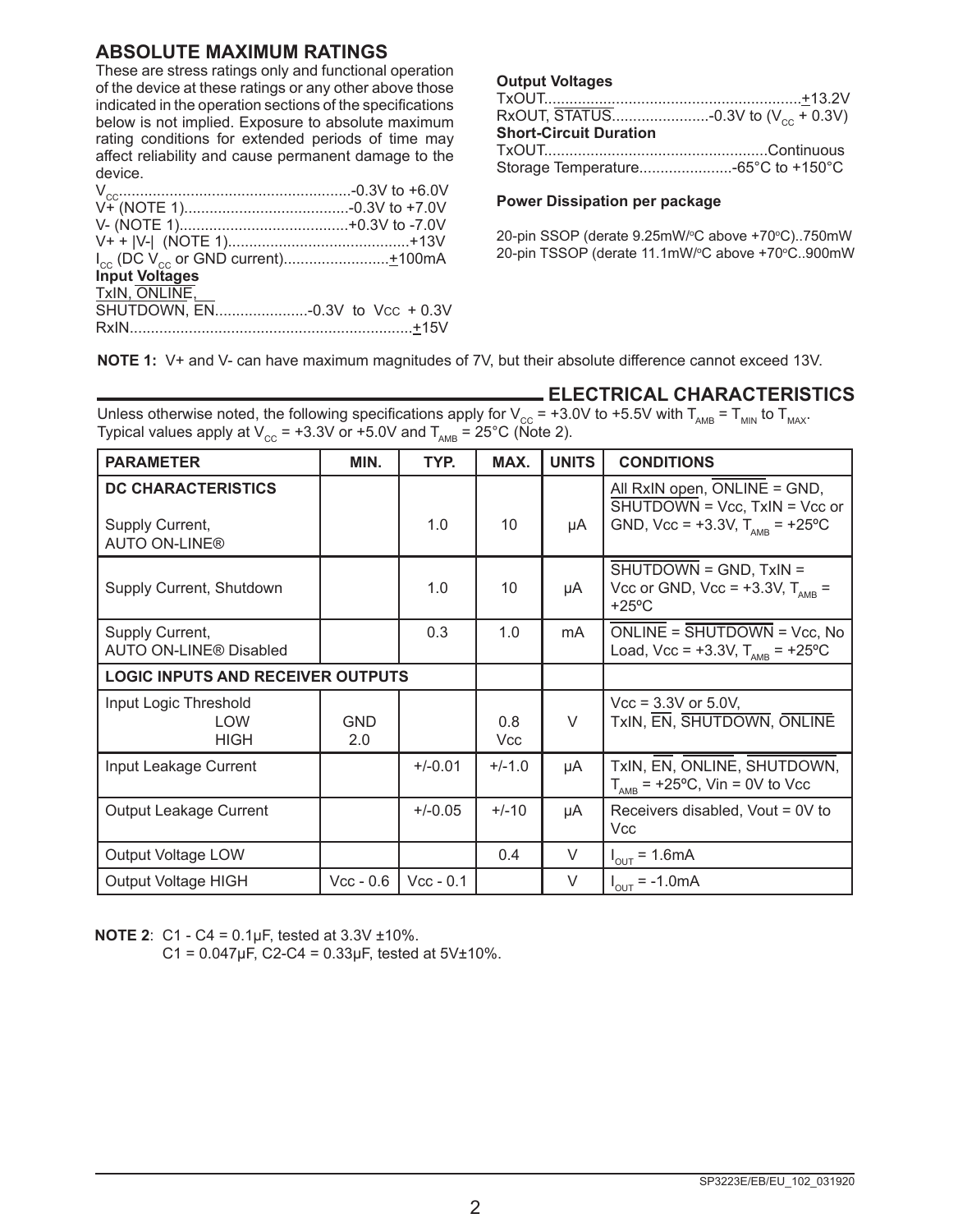# **ELECTRICAL CHARACTERISTICS**

| Unless otherwise noted, the following specifications apply for V <sub>cc</sub> = +3.0V to +5.5V with T <sub>AMB</sub> = T <sub>MIN</sub> to T <sub>MAX</sub> . |  |
|----------------------------------------------------------------------------------------------------------------------------------------------------------------|--|
| Typical values apply at V <sub>cc</sub> = +3.3V or +5.0V and T <sub>ama</sub> = 25°C (Note 2).                                                                 |  |

| <b>PARAMETER</b>                                                                 | MIN.        | TYP.     | MAX.           | <b>UNITS</b> | <b>CONDITIONS</b>                                                             |
|----------------------------------------------------------------------------------|-------------|----------|----------------|--------------|-------------------------------------------------------------------------------|
| <b>Driver Outputs</b><br><b>Output Voltage Swing</b>                             | $+/-5.0$    | $+/-5.4$ |                | $\vee$       | All Driver outputs loaded with $3k\Omega$<br>to GND, $T_{\text{AMB}}$ = +25°C |
| <b>Output Resistance</b>                                                         | 300         |          |                | Ω            | $Vec = V + V = V - 0V$ . Vout = +/-2V                                         |
| <b>Output Short-Circuit Current</b>                                              |             | $+/-35$  | $+/-60$        | mA           | Vout = $0V$                                                                   |
| Output Leakage Current                                                           |             |          | $+/-25$        | μA           | $Vec = 0V$ or 3.0V to 5.5V, Vout =<br>+/-12V. Driver disabled                 |
| <b>RECEIVER INPUTS</b>                                                           | $-15$       |          | $+15$          | $\vee$       |                                                                               |
| Input Voltage Range                                                              |             |          |                |              |                                                                               |
| Input Threshold LOW                                                              | 0.6         | 1.2      |                | $\vee$       | $Vcc = 3.3V$                                                                  |
| Input Threshold LOW                                                              | 0.8         | 1.5      |                | $\vee$       | $Vcc = 5.0V$                                                                  |
| Input Threshold HIGH                                                             |             | 1.5      | 2.4            | $\vee$       | $Vec = 3.3V$                                                                  |
| Input Threshold HIGH                                                             |             | 1.8      | 2.4            | $\vee$       | $Vec = 5.0V$                                                                  |
| Input Hysteresis                                                                 |             | 0.3      |                | $\vee$       |                                                                               |
| Input Resistance                                                                 | 3           | 5        | $\overline{7}$ | $k\Omega$    |                                                                               |
| AUTO ON-LINE® CIRCUITRY CHARACTERISTICS (ONLINE = GND, SHUTDOWN = Vcc)           |             |          |                |              |                                                                               |
| <b>STATUS Output Voltage LOW</b>                                                 |             |          | 0.4            | $\vee$       | $I_{\text{out}} = 1.6 \text{mA}$                                              |
| <b>STATUS Output Voltage HIGH</b>                                                | $Vec - 0.6$ |          |                | $\vee$       | $I_{\text{out}} = -1.0 \text{mA}$                                             |
| Receiver Threshold to Drivers<br>Enabled $(t_{\text{ONLINE}})$                   |             | 200      |                | μs           | Figure 15                                                                     |
| Receiver Positive or Negative<br>Threshold to STATUS HIGH<br>$(t_{\text{STSH}})$ |             | 0.5      |                | μs           | Figure 15                                                                     |
| Receiver Positive or Negative<br>Threshold to STATUS LOW<br>$(t_{\text{STSL}})$  |             | 20       |                | μs           | Figure 15                                                                     |

**NOTE 2**: C1 - C4 = 0.1µF, tested at 3.3V ±10%.

C1 =  $0.047 \mu F$ , C2-C4 =  $0.33 \mu F$ , tested at 5V±10%.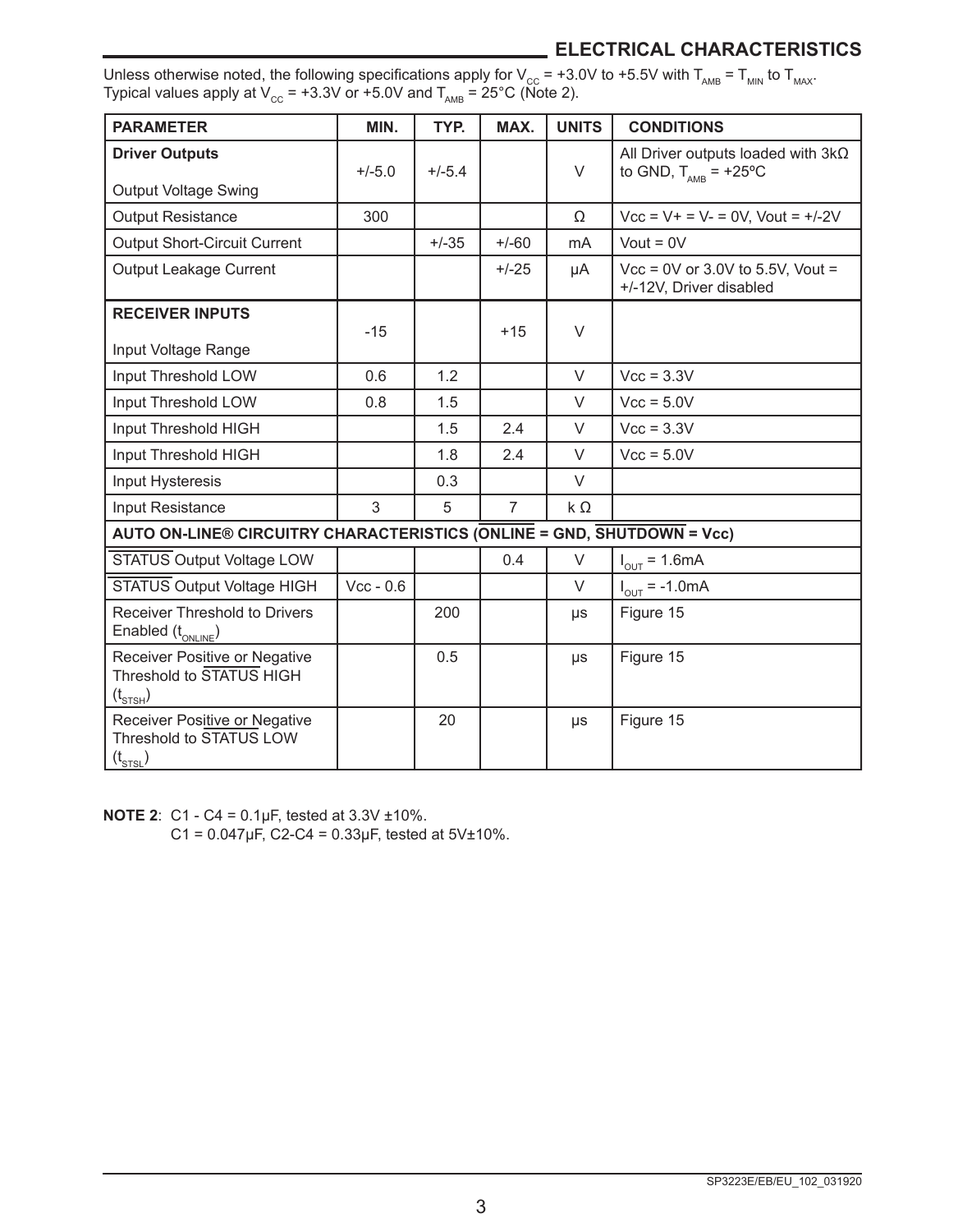#### **TIMING CHARACTERISTICS**

Unless otherwise noted, the following specifications apply for V $_{\rm CC}$  = +3.0V to +5.5V with T $_{\rm AMB}$  = T $_{\rm MM}$  to T $_{\rm MAX}$ . Typical values apply at V $_{\rm cc}$  = +3.3V or +5.0V and T $_{_{\sf AMB}}$  = 25°C.

| <b>PARAMETER</b>                                                      | MIN. | TYP. | MAX. | <b>UNITS</b> | <b>CONDITIONS</b>                                                          |  |
|-----------------------------------------------------------------------|------|------|------|--------------|----------------------------------------------------------------------------|--|
| <b>Maximum Data Rate</b>                                              |      |      |      |              |                                                                            |  |
| SP3223E                                                               | 120  | 235  |      |              | $RL = 3k\Omega$ , C <sub>1</sub> = 1000pF, One                             |  |
| <b>SP3223EB</b>                                                       | 250  |      |      | kbps         | Driver active                                                              |  |
| SP3223EU                                                              | 1000 |      |      |              | $RL = 3k\Omega$ , C <sub>1</sub> = 250pF, One Driver<br>active             |  |
| <b>Receiver Propagation Delay</b>                                     |      |      |      |              |                                                                            |  |
| $\mathfrak{t}_{_{\mathrm{PHI}}}$ and $\mathfrak{t}_{_{\mathrm{PHH}}}$ |      | 0.15 |      | μA           | Receiver input to Receiver output,<br>$C_i = 150pF$                        |  |
| Receiver Output Enable Time                                           |      | 200  |      | ns           | Normal Operation                                                           |  |
| Receiver Output Disable Time                                          |      | 200  |      | ns           | <b>Normal Operation</b>                                                    |  |
| <b>Driver Skew</b>                                                    |      |      |      |              |                                                                            |  |
| E, EB                                                                 |      | 100  | 500  | ns           | $ t_{\text{pH}} - t_{\text{pH}} $ , $T_{\text{AMB}} = 25^{\circ} \text{C}$ |  |
| EU                                                                    |      | 50   | 100  | ns           |                                                                            |  |
| <b>Receiver Skew</b>                                                  |      |      |      |              |                                                                            |  |
| E, EB, EU                                                             |      | 200  | 1000 | ns           | $t_{\text{PHL}} - t_{\text{PLH}}$                                          |  |
| <b>Transition-Region Slew Rate</b>                                    |      |      |      |              |                                                                            |  |
| E, EB                                                                 |      |      | 30   |              | Vcc = 3.3V, RL = 3kΩ, T <sub>AMB</sub> =                                   |  |
| EU                                                                    |      | 90   |      | $V/\mu s$    | 25°C, measurements taken from<br>$-3.0V$ to $+3.0V$ or $+3.0V$ to $-3.0V$  |  |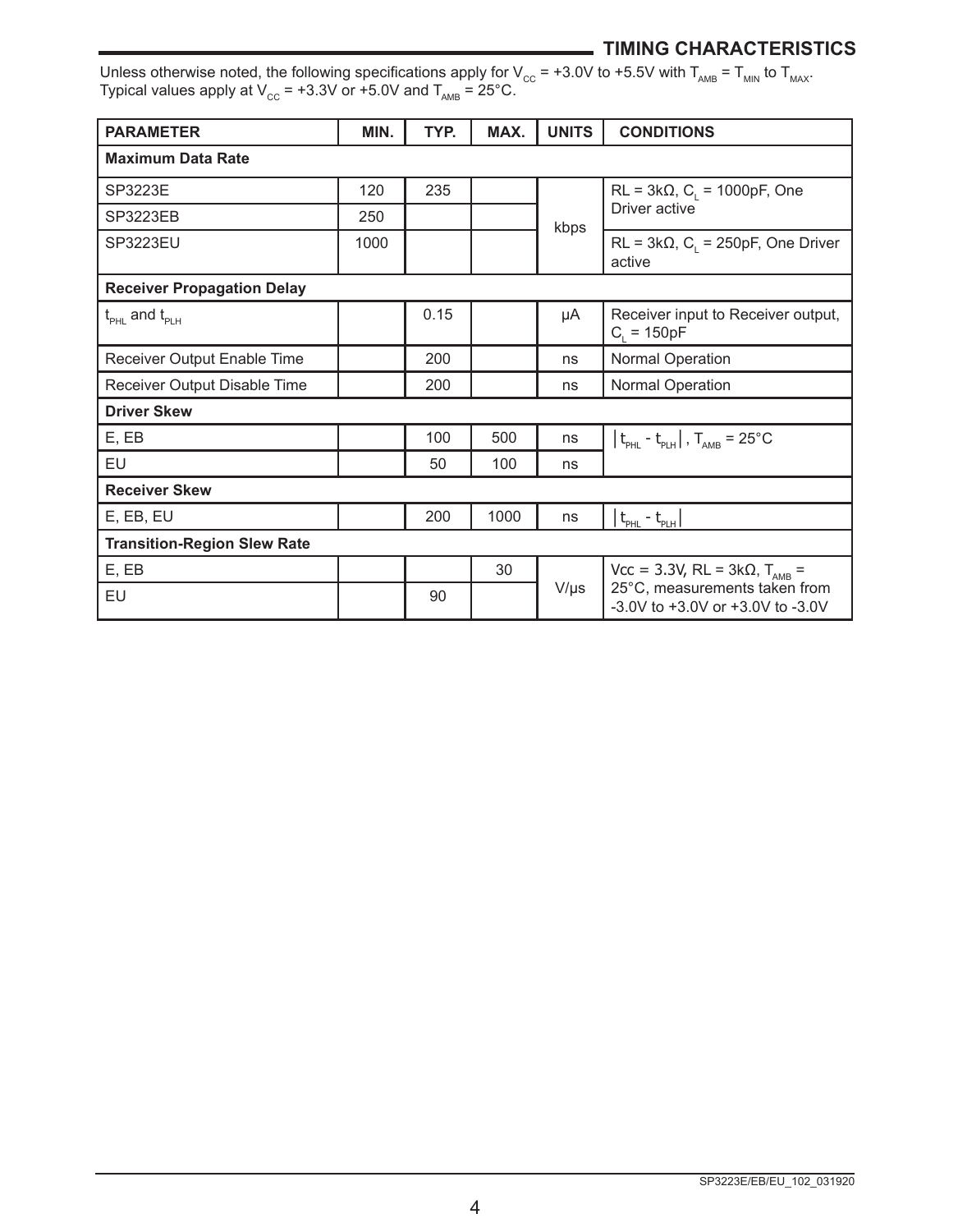

Figure 1. SP3223E Typical Operating Circuit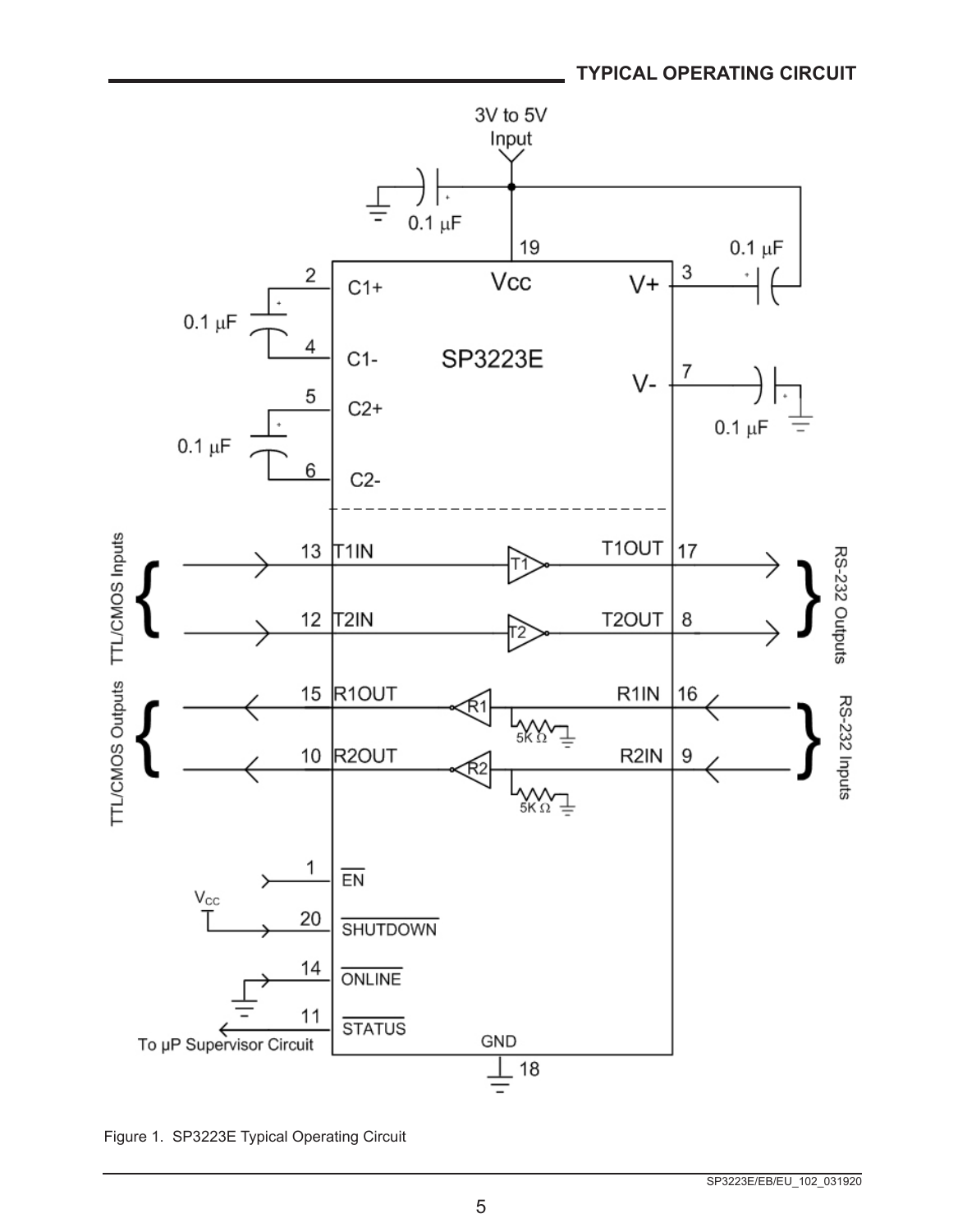#### **TYPICAL PERFORMANCE CHARACTERISTICS**

Unless otherwise noted, the following performance characteristics apply for  $V_{cc}$  = +3.3V, 250Kbps data rate, all drivers loaded with 3kΩ, 0.1µF charge pump capacitors, and  $T_{AMB}$  = +25°C.



Figure 2. Transmitter Output Voltage VS. Load Capacitance for the SP3223EB



Figure 4. Supply Current VS. Load Capacitance when Transmitting Data for the SP3223EB



Figure 6. Transmitter Output Voltage VS. Supply Voltage for the SP3223EB



Figure 3. Slew Rate VS. Load Capacitance for the SP3223EB



Figure 5. Supply Current VS. Supply Voltage for the SP3223EB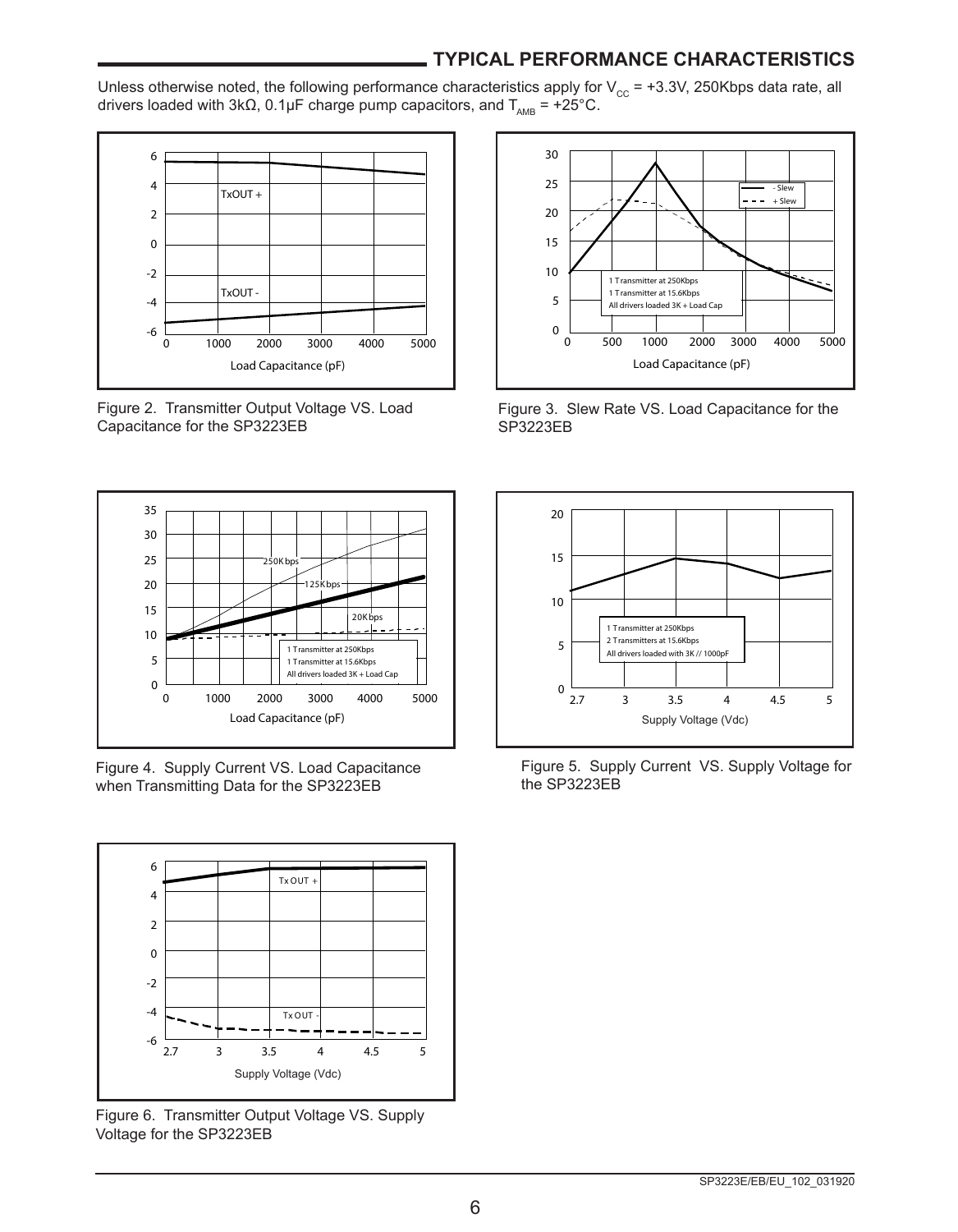#### **TYPICAL PERFORMANCE CHARACTERISTICS**

Unless otherwise noted, the following performance characteristics apply for  $V_{cc}$  = +3.3V, 1000Kbps data rate, all drivers loaded with 3kΩ, 0.1µF charge pump capacitors, and  $T_{\text{AMB}} = +25^{\circ}$ °C.



Figure 7. Transmitter Skew VS. Load Capacitance for the SP3223EU



Figure 8. Transmitter Output Voltage VS. Supply Voltage for the SP3223EU



Figure 9. Transmitter Output Voltage VS. Load Capacitance for the SP3223EU

 $20$ 

15

10

5



Figure 10. Supply Current VS. Load Capacitance for the SP3223EU



Figure 11. Supply Current VS. Supply Voltage for the SP3223EU



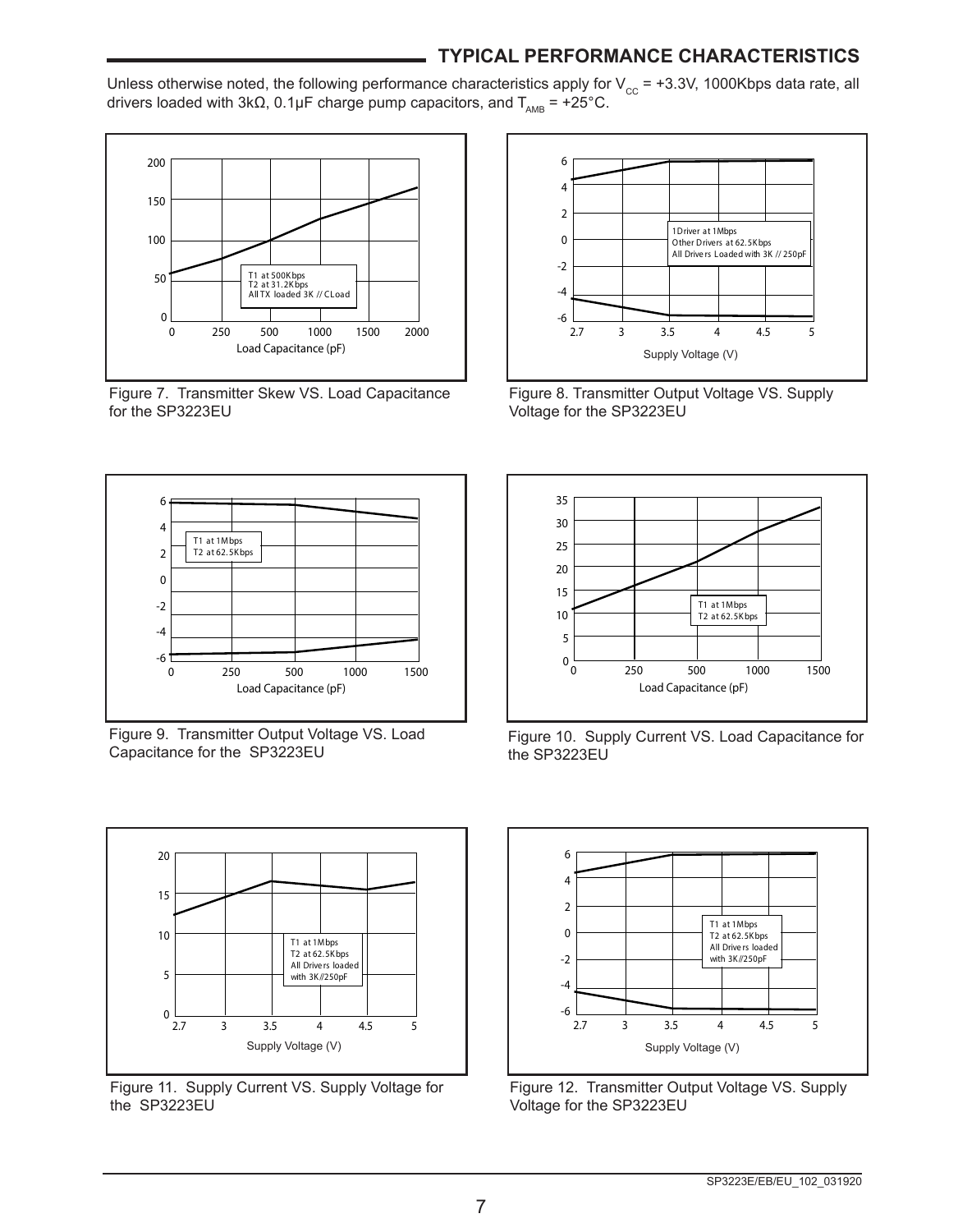# **PIN DESCRIPTION**

| Name               | Function                                                                                                                              | Pin# |  |  |  |  |
|--------------------|---------------------------------------------------------------------------------------------------------------------------------------|------|--|--|--|--|
| EN                 | Receiver Enable, Apply logic LOW for normal operation. Apply logic HIGH to<br>disable receiver outputs (high-Z state).                |      |  |  |  |  |
| $C1+$              | Positive terminal of the voltage doubler charge-pump capacitor                                                                        |      |  |  |  |  |
| $V +$              | Regulated +5.5V output generated by charge pump                                                                                       | 3    |  |  |  |  |
| $C1-$              | Negative terminal of the voltage doubler charge-pump capacitor                                                                        | 4    |  |  |  |  |
| $C2+$              | Positive terminal of the inverting charge-pump capacitor                                                                              | 5    |  |  |  |  |
| $C2-$              | Negative terminal of the inverting charge-pump capacitor                                                                              | 6    |  |  |  |  |
| $V -$              | Regulated -5.5V output generated by charge pump                                                                                       | 7    |  |  |  |  |
| T <sub>2</sub> OUT | RS-232 Driver output                                                                                                                  | 8    |  |  |  |  |
| $R_{2}$ IN         | RS-232 receiver input                                                                                                                 | 9    |  |  |  |  |
| $R2$ OUT           | <b>TTL/CMOS</b> receiver output                                                                                                       | 10   |  |  |  |  |
| <b>STATUS</b>      | TTL/CMOS output indicating online and shutdown status                                                                                 | 11   |  |  |  |  |
| $T_{2}$ IN         | TTL/CMOS driver input                                                                                                                 | 12   |  |  |  |  |
| $T_A IN$           | TTL/CMOS driver input                                                                                                                 | 13   |  |  |  |  |
| <b>ONLINE</b>      | Apply logic HIGH to override AUTO ON-LINE ® circuitry keeping drivers active<br>(SHUTDOWN must also be logic HIGH, refer to table 2). | 14   |  |  |  |  |
| R,OUT              | TTL/CMOS receiver output                                                                                                              | 15   |  |  |  |  |
| $R$ , $IN$         | RS-232 receiver input                                                                                                                 | 16   |  |  |  |  |
| T <sub>4</sub> OUT | RS-232 Driver output                                                                                                                  | 17   |  |  |  |  |
| <b>GND</b>         | Ground                                                                                                                                | 18   |  |  |  |  |
| <b>Vcc</b>         | +3.0V to +5.5V supply voltage                                                                                                         | 19   |  |  |  |  |
| <b>SHUTDOWN</b>    | Apply logic LOW to shut down drivers and charge pump. This overrides all<br>AUTO ON-LINE ® circuitry and ONLINE (refer to table 2).   | 20   |  |  |  |  |

Table 2. Pin Description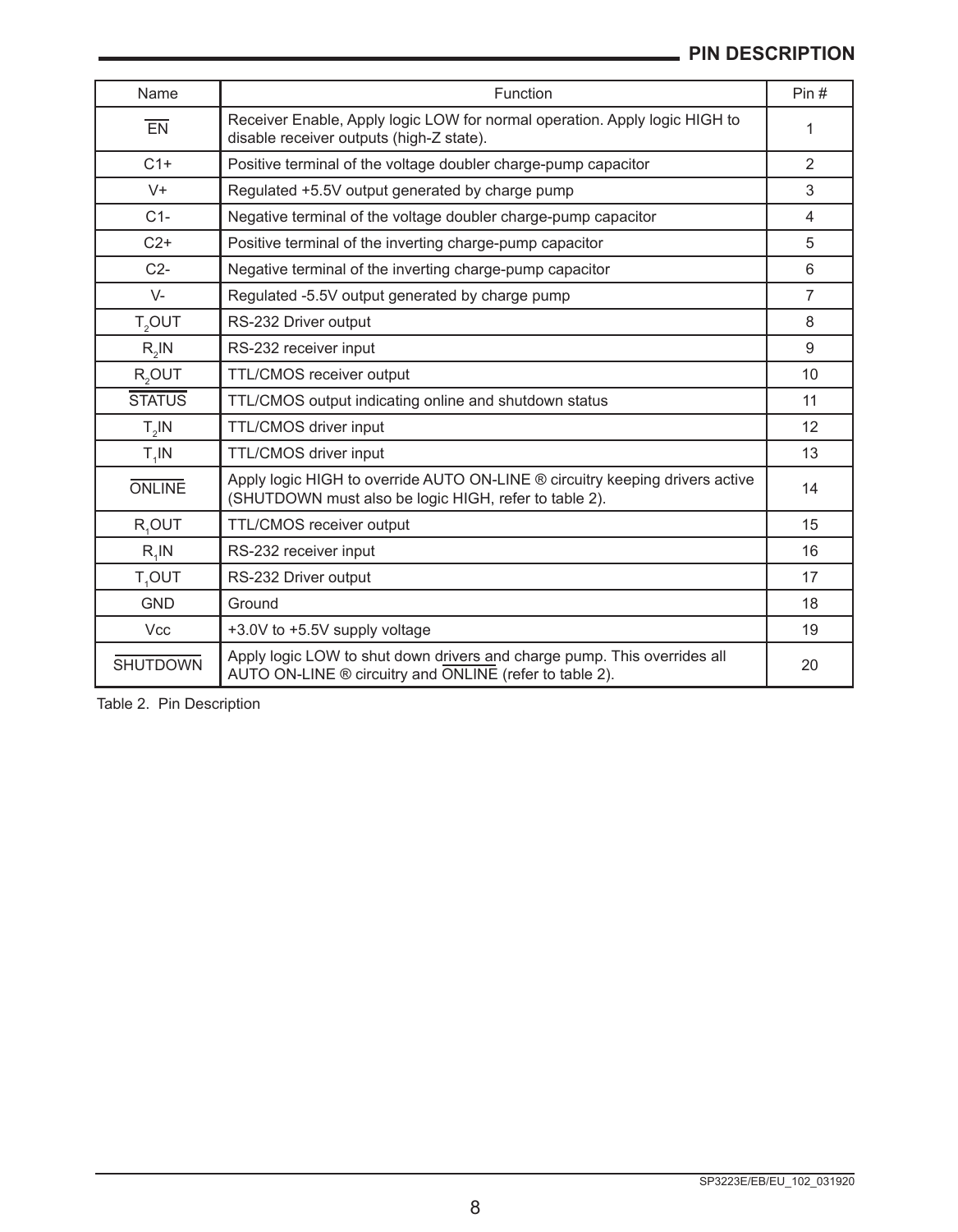#### **DESCRIPTION**

The **SP3223** is a 2-driver/2-receiver device ideal for portable or handheld applications. The **SP3223** transceivers meet the EIA/TIA-232 and ITU-T V.28/V.24 communication protocols and can be implemented in batterypowered, portable, or handheld applications such as notebook or handheld computers. The **SP3223** devices feature **Exar's** proprietary on-board charge pump circuitry that generates ±5.5V RS-232 voltage levels from a single +3.0V to +5.5V power supply.

These devices are an ideal choice for power sensitive designs. Featuring *AUTO ON-LINE®* circuitry, the **SP3223** reduces the power supply drain to a 1µA supply current. In many portable or handheld applications, an RS-232 cable can be disconnected or a connected peripheral can be turned off. Under these conditions, the internal charge pump and the drivers will be shut down. Otherwise, the system automatically comes online. This feature allows design engineers to address power saving concerns without major design changes.



Figure 13. Interface Circuitry Controlled by Microprocessor Supervisory Circuit

# **THEORY OF OPERATION**

The **SP3223** series is made up of four basic circuit blocks:

1. Drivers, 2. Receivers, 3. The Exar proprietary charge pump, and 4. *AUTO ON-LINE®* circuitry.

#### **Drivers**

The drivers are inverting level transmitters that convert TTL or CMOS logic levels to 5.0V EIA/TIA-232 levels with an inverted sense relative to the input logic levels. Typically, the RS-232 output voltage swing is  $\pm$ 5.4V with no load and  $\pm$ 5V minimum fully loaded. The driver outputs are protected against infinite short-circuits to ground without degradation in reliability. These drivers comply with the EIA-TIA-232F and all previous RS-232 versions. Unused driver inputs should be connected to GND or  $V_{cc}$ .

The drivers can guarantee output data rates fully loaded with 3kΩ in parallel with 1000pF, (SP3223EU,  $C_{L}$ = 250pF) ensuring compatibility with PC-to-PC communication software.

The slew rate of the driver output on the E and EB versions is internally limited to a maximum of 30V/µs in order to meet the EIA standards (EIA RS-232D 2.1.7, Paragraph 5). The Slew Rate of EU version is not limited to enable higher speed data transfers. The transition of the loaded output from HIGH to LOW also meets the monotonicity requirements of the standard.

Figure 14 shows a loopback test circuit used to test the RS-232 Drivers. *Figure 15* shows the test results where one driver was active at 250kbps and all drivers are loaded with an RS-232 receiver in parallel with a 1000pF capacitor. RS-232 data transmission rate of 120kbps to 1Mbps provide compatibility with designs in personal computer peripherals and LAN applications.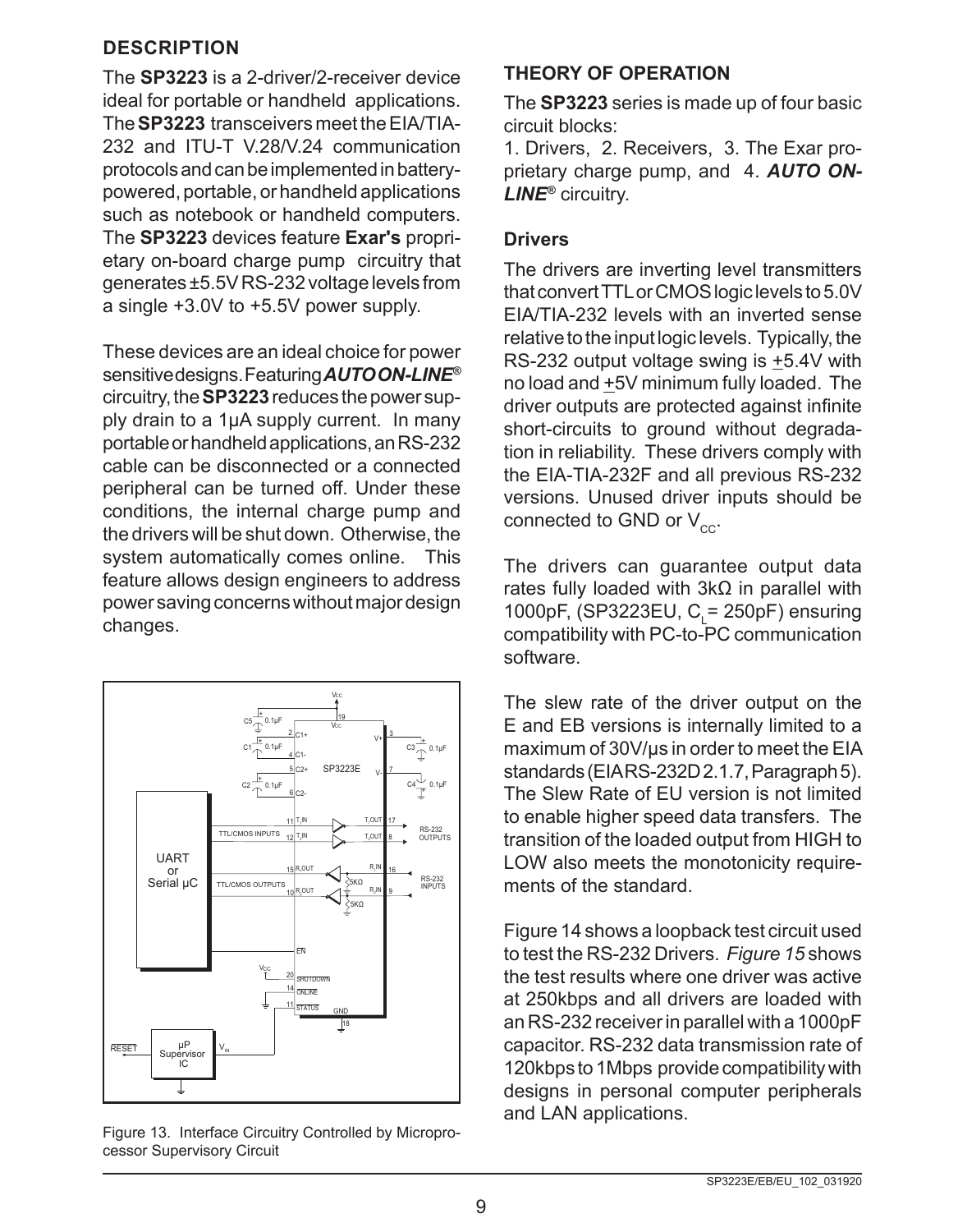| Device: SP3223                                                        |        |        |        |  |  |  |  |
|-----------------------------------------------------------------------|--------|--------|--------|--|--|--|--|
| ĒΝ<br><b>SHUTDOWN</b><br>$T_{\rm v}$ OUT<br><b>R</b> <sub>v</sub> OUT |        |        |        |  |  |  |  |
|                                                                       |        | High Z | Active |  |  |  |  |
|                                                                       | High Z |        |        |  |  |  |  |
| Active<br>Active<br>ი                                                 |        |        |        |  |  |  |  |
|                                                                       |        | Active | High Z |  |  |  |  |

Table 3. SHUTDOWN and EN Truth Tables Note: In AUTO ON-LINE® Mode where ONLINE = GND and SHUTDOWN =  $V_{cc}$ , the device will shut down if there is no activity present at the Receiver inputs.

#### **Receivers**

The receivers convert ±5.0V EIA/TIA-232 levels to TTL or CMOS logic output levels. Receivers have an inverting output that can be disabled by using the EN pin.

Receivers are active when the AUTO ON-LINE® circuitry is enabled or when in shutdown. During the shutdown, the receivers will continue to be active. If there is no activity present at the receivers for a period longer than 100µs or when SHUTDOWN is enabled, the device goes into a standby mode where the circuit draws 1µA. Driving EN to a logic HIGH forces the outputs of the receivers into high-impedance. The truth table logic of the **SP3223** driver and receiver outputs can be found in *Table 2*.

Since receiver input is usually from a transmission line where long cable lengths and system interference can degrade the signal, the inputs have a typical hysteresis margin of 300mV. This ensures that the receiver is virtually immune to noisy transmission lines. Should an input be left unconnected, an internal 5kΩ pull-down resistor to ground will commit the output of the receiver to a HIGH state.



Figure 14. Loopback Test Circuit for RS-232 Driver Data Transmission Rates



Figure 15. Loopback Test Circuit result at 250Kbps (All Drivers Fully Loaded)

#### **Charge Pump**

The charge pump uses a unique approach compared to older less–efficient designs. The charge pump still requires four external capacitors, but uses a four–phase voltage shifting technique to attain symmetrical 5.5V power supplies. The internal power supply consists of a regulated dual charge pump that provides output voltages of  $+/-5.5V$  regardless of input voltage  $(V_{\text{cc}})$  over the  $+3.0V$  to  $+5.5V$  range. This over the  $+3.0V$  to  $+5.5V$  range. is important to maintain compliant RS-232 levels regardless of power supply fluctuations.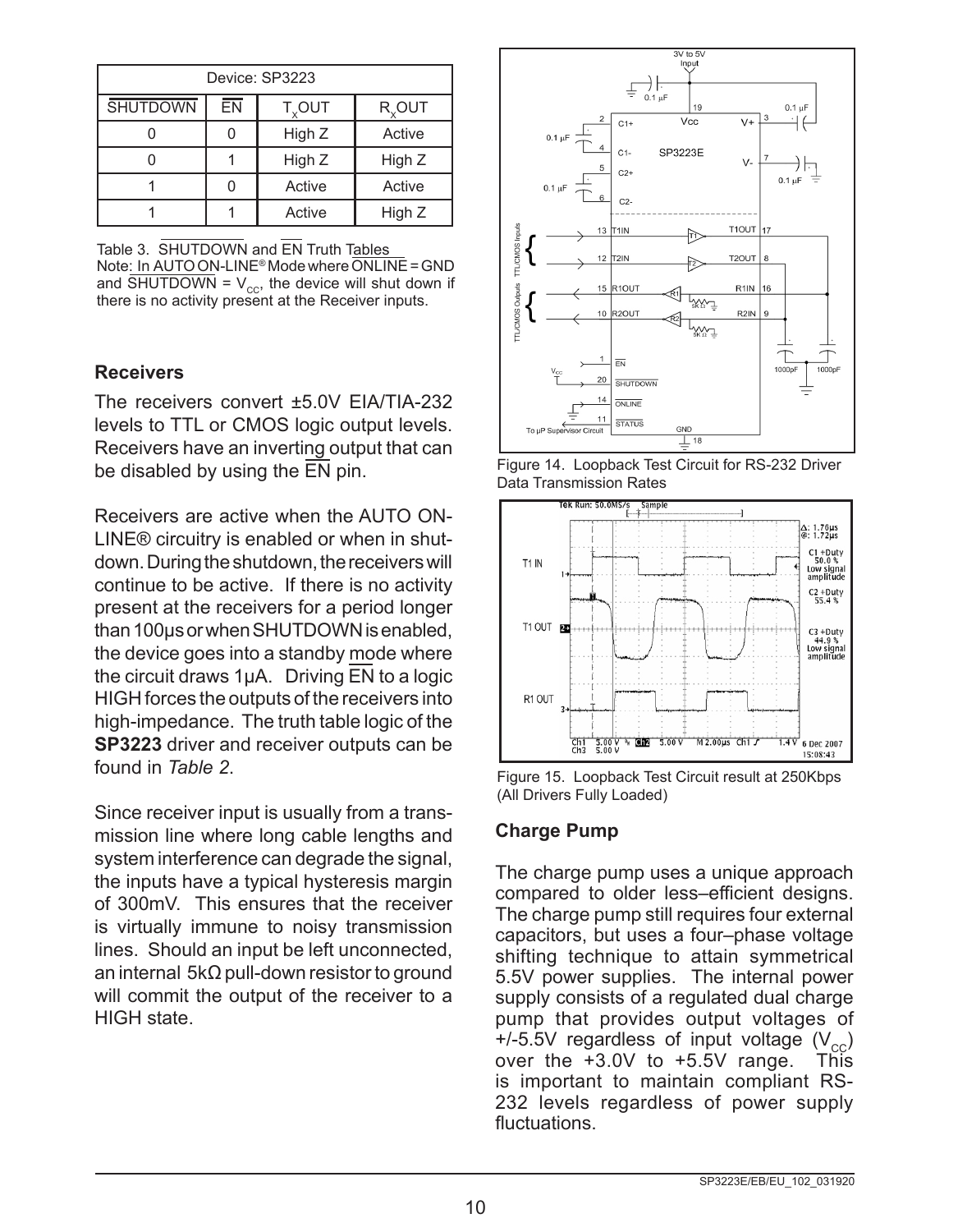The charge pump operates in a discontinuous mode using an internal oscillator. If the output voltages are less than a magnitude of 5.5V, the charge pump is enabled. If the output voltages exceed a magnitude of 5.5V, the charge pump is disabled. This oscillator controls the four phases of the voltage shifting. A description of each phase follows.

#### **Phase 1**

—  $V_{ss}$  charge storage — During this phase of the clock cycle, the positive side of capacitors C<sub>1</sub> and C<sub>2</sub> are initially charged to V<sub>cc</sub>.  $C_1^*$  is then switched to GND and the charge in  $\mathrm C^{-}_1$  is transferred to  $\mathrm C^{-}_2$ . Since  $\mathrm C^{-}_2$  is connected to  $V_{cc}$ , the voltage potential across capacitor  $\textsf{C}_2^{}$  is now 2 times  $\textsf{V}_{\rm cc}^{}$ .

#### **Phase 2**

 $-V_{ss}$  transfer — Phase two of the clock connects the negative terminal of  $\mathsf{C}_2$  to the  $\mathsf{V}_{\mathrm{ss}}$ storage capacitor and the positive terminal of  $C_2$  to GND. This transfers a negative generated voltage to  $C_3$ . This generated voltage is regulated to a minimum voltage of -5.5V. Simultaneous with the transfer of the voltage to  $\textsf{C}_{\scriptscriptstyle{3}}$ , the positive side of capacitor  $\textsf{C}_{\scriptscriptstyle{1}}$ is switched to  $V_{cc}$  and the negative side is connected to GND.

### **Phase 3**

 $-V_{\text{DD}}$  charge storage — The third phase of the clock is identical to the first phase  $-$  the charge transferred in  $C_1$  produces  $-V_{\text{cc}}$  in the negative terminal of  $C_1$ , which is applied to the negative side of capacitor  $C_2$ . Since  $\mathsf{C}_2^+$  is at  $\mathsf{V}_{\text{cc}}^+$  the voltage potential across  $\mathsf{C}_2^+$ is 2 times  $V_{cc}$ .

### **Phase 4**

 $-$  V<sub>DD</sub> transfer  $-$  The fourth phase of the clock connects the negative terminal of  $C_2$  to GND, and transfers this positive generated voltage across  $C_2$  to  $C_4$ , the  $V_{DD}$  storage capacitor. This voltage is regulated to +5.5V. At this voltage, the internal oscillator is disabled. Simultaneous with the transfer of the voltage to  $C_4$ , the positive side of capacitor C  $_{\textrm{\tiny{1}}}$  is switched to V  $_{\textrm{\tiny{CC}}}$ and the negative side is switched to GND, allowing the charge pump cycle to begin again. The charge pump cycle will continue as long

as the operational conditions for the internal oscillator are present.

Since both V<sup>+</sup> and V<sup>-</sup> are separately generated from  $V_{cc}$ , in a no–load condition  $V^*$ and V– will be symmetrical. Older charge pump approaches that generate V– from  $V^*$  will show a decrease in the magnitude of V– compared to V+ due to the inherent inefficiencies in the design.

The Exar charge pump is designed to operate reliably with a range of low cost capacitors. Either polarized or non polarized capacitors may be used. If polarized capacitors are used they should be oriented as shown in the Typical Operating Circuit. The V+ capacitor may be connected to either ground or Vcc (polarity reversed.)

The charge pump operates with 0.1µF capacitors for 3.3V operation. For other supply voltages, see table 4 for required capacitor values. Do not use values smaller than those listed. Increasing the capacitor values (e.g., by doubling in value) reduces ripple on the transmitter outputs and may slightly reduce power consumption. C2, C3, and C4 can be increased without changing C1's value.

For best charge pump efficiency locate the charge pump and bypass capacitors as close as possible to the IC. Surface mount capacitors are best for this purpose. Using capacitors with lower equivalent series resistance (ESR) and self-inductance, along with minimizing parasitic PCB trace inductance will optimize charge pump operation. Designers are also advised to consider that capacitor values may shift over time and operating temperature.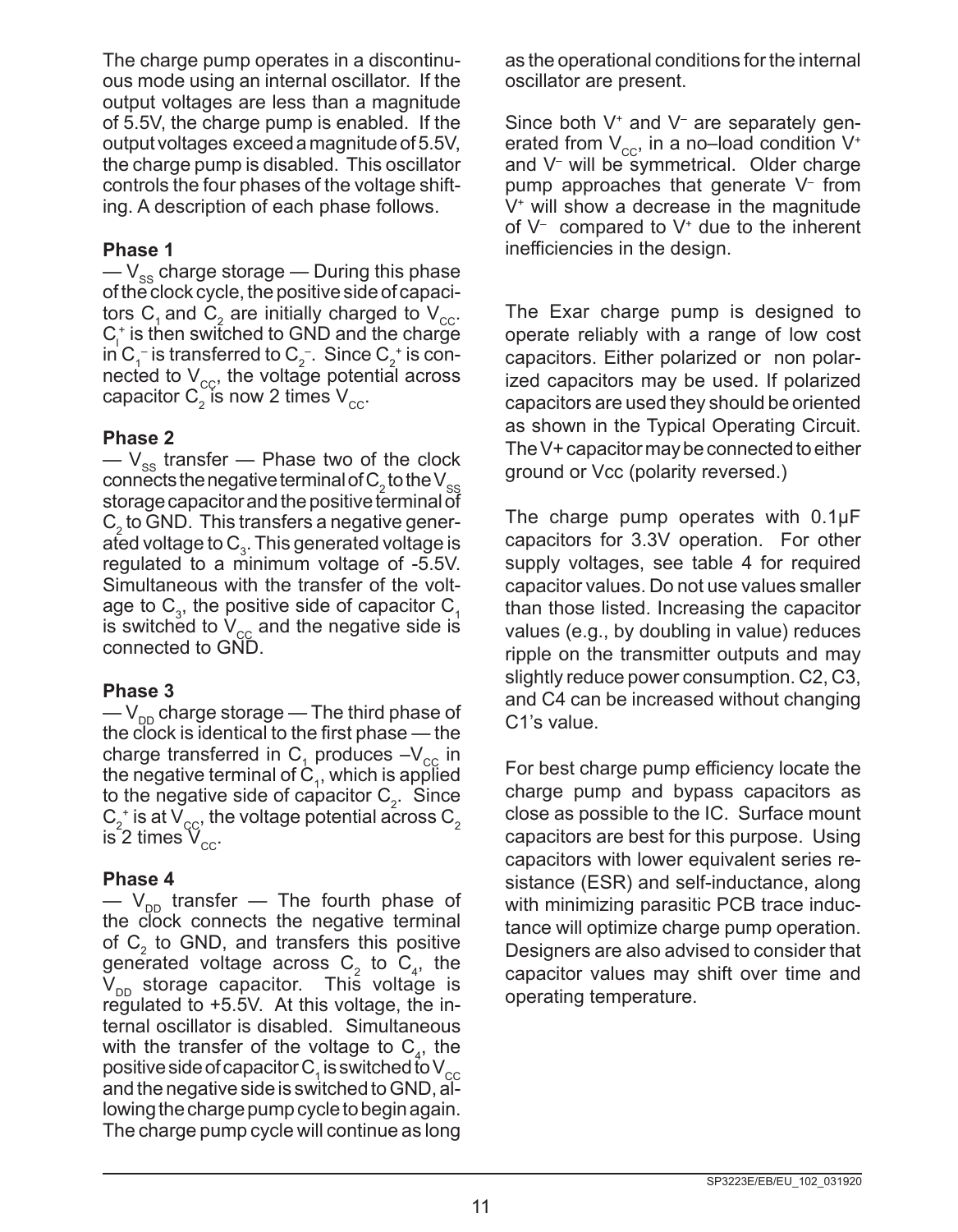

Figure 16. Charge Pump - Phase 1



Figure 17. Charge Pump - Phase 2



Figure 18. Charge Pump Waveforms



Figure 19. Charge Pump - Phase 3



Figure 20. Charge Pump - Phase 4

| Minimum recommended charge pump capacitor value       |                                           |  |  |  |  |
|-------------------------------------------------------|-------------------------------------------|--|--|--|--|
| Charge pump capacitor value<br>Input Voltage $V_{cc}$ |                                           |  |  |  |  |
| 3.0V to 3.6V                                          | $C1 - C4 = 0.1 \mu F$                     |  |  |  |  |
| 4.5V to 5.5V                                          | $C1 = 0.047 \mu F$ , $C2-C4 = 0.33 \mu F$ |  |  |  |  |
| $C1 - C4 = 0.22 \mu F$<br>3.0V to 5.5V                |                                           |  |  |  |  |

Table 4. Minimum Charge Pump Capacitor values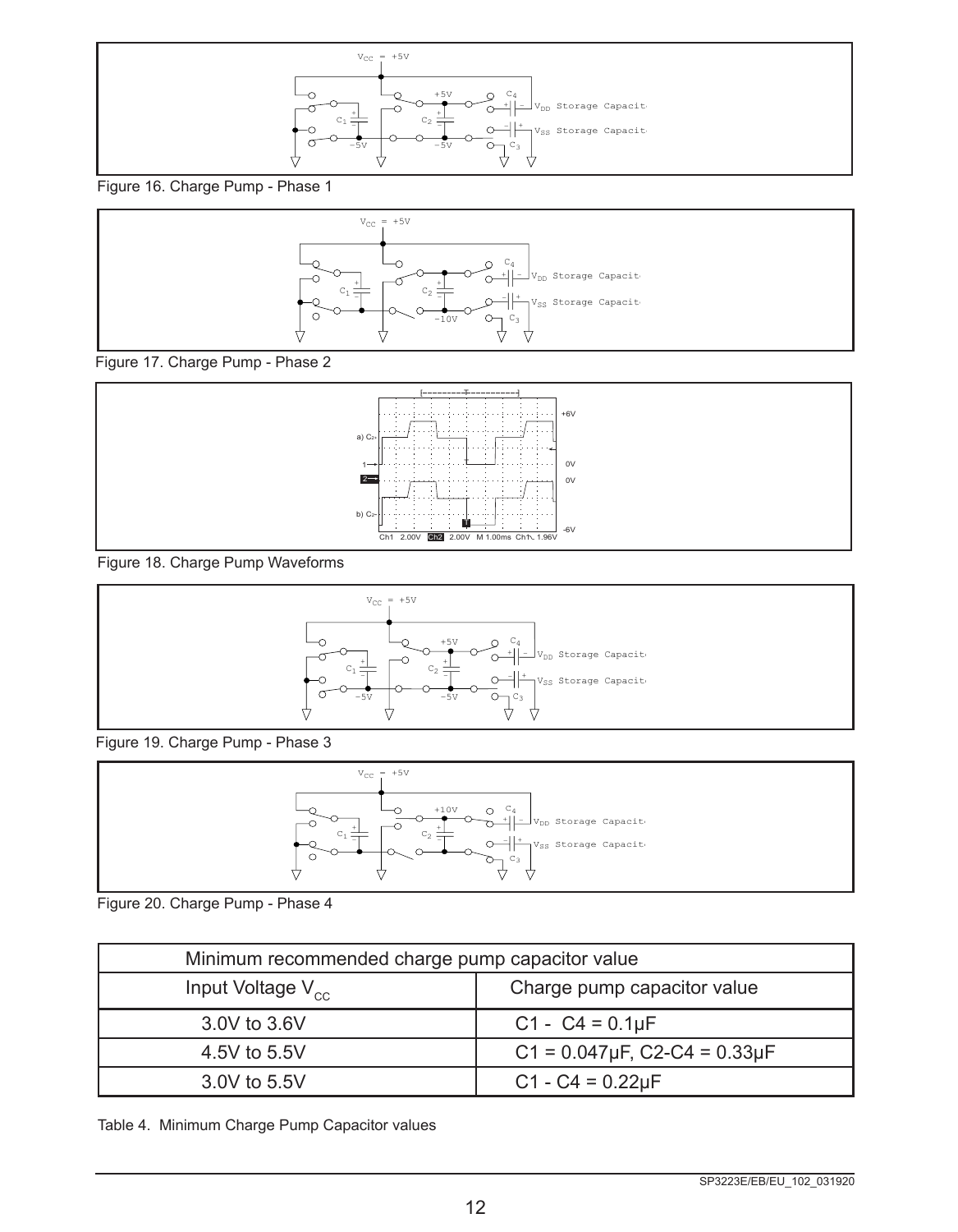# **AUTO ON-LINE® Circuitry**

The **SP3223** device has **AUTO ON-LINE®** circuitry on board that saves power in applications such as laptop computers, PDA's, and other portable systems.

The **SP3223** device incorporates an **AUTO ON-LINE®** circuit that automatically enables itself when the external transmitter is enabled and the cable is connected. Conversely, the **AUTO ON-LINE®** circuit also disables most of the internal circuitry when the device is not being used and goes into a standby mode where the device typically draws 1µA. This function is externally controlled by the ONLINE pin. When this pin is tied to a logic LOW, the **AUTO ON-LINE®** function is active. Once active, the device is enabled until there is no activity on receiver inputs. The receiver input typically sees at least ±3V, which are generated from the transmitter at the other end of the cable with a ±5V minimum. When the external transmitter is disabled or the cable is disconnected, the receiver input will be pulled down by its internal 5kΩ resistor to ground. When this occurs over a period of time, the internal transmitters will be disabled and the device goes into a shutdown or standby mode. When the ONLINE pin is HIGH, the **AUTO ON-LINE®** mode is disabled.

The **AUTO ON-LINE®** circuit has two stages:

> 1) Inactive Detection 2) Accumulated Delay

The first stage, shown in Figure 22, detects an inactive input. A logic HIGH is asserted on R. INACT if the cable is disconnected or the external transmitters are disabled. Otherwise, R<sub>x</sub>INACT will be at a logic LOW. This circuit is  $\hat{d}$ uplicated for each of the other receivers.

The second stage of the **AUTO ON-LINE®** circuitry, shown in Figure 23, processes the receiver's  $R_v$ INACT signal with an accumulated delay that disables the device to a 1µA typical supply current. The STATUS pin goes to a logic LOW when the cable is disconnected, the external transmitter is disabled, or the SHUTDOWN pin is invoked. The typical accumulated delay is around 20µs. When the **SP3223** drivers and internal charge pump are disabled, the supply current is reduced to 1µA typical. This can commonly occur in handheld or portable applications where the RS-232 cable is disconnected or the RS-232 drivers of the connected peripheral are truned off. The **AUTO ON-LINE®** mode can be disabled by the SHUTDOWN pin. If this pin is a logic LOW, the **AUTO ON-LINE®** function will not operate regardless of the logic state of the ONLINE pin. Table 5 summarizes the logic of the **AUTO ON-LINE®** operating modes. The truth table logic of the **SP3223** driver and receiver outputs can be found in *Table 3.*

The STATUS pin outputs a logic LOW signal if the device is shutdown. This pin goes to a logic HIGH when the external transmitter is enabled and the cable is connected.

When the **SP3223** device is shutdown, the charge pumps are turned off. V+ charge pump output decays to  $V_{cc}$ , the V- output decays to GND. The decay time will depend on the size of capacitors used for the charge pump. Once in shutdown, the time required to exit the shut down state and have valid V+ and V- levels is typically 200µs.

For easy programming, the STATUS can be used to indicate DTR or a Ring Indicator signal. Tying ONLINE and SHUTDOWN together will bypass the **AUTO ON-LINE®** circuitry so this connection acts like a shutdown input pin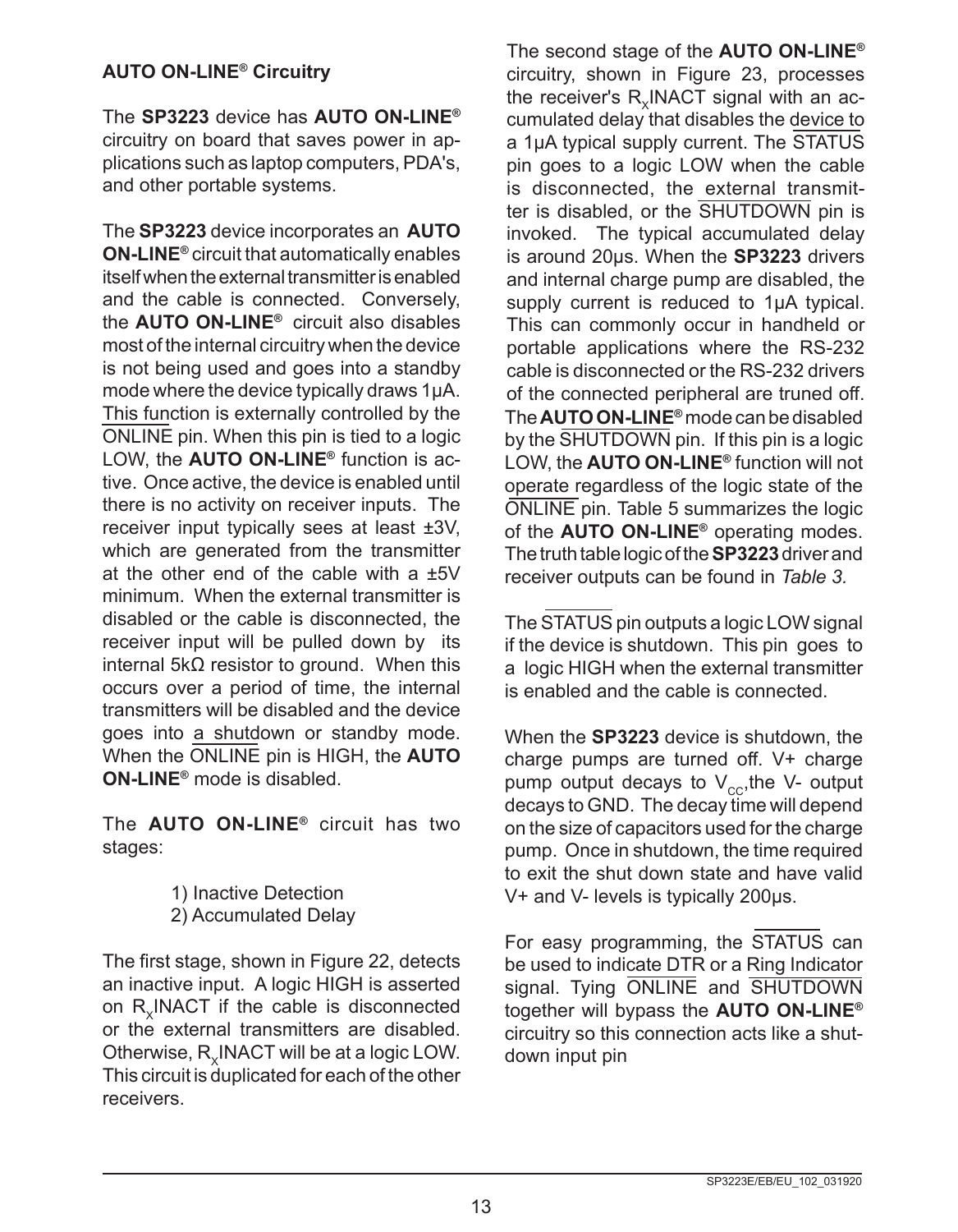

Figure 21. AUTO ON-LINE® Timing Waveforms

| RS-232 SIGNAL<br>AT RECEIVER<br><b>INPUT</b> | <b>SHUTDOWN</b> | <b>ONLINE</b>   | <b>STATUS</b> | <b>TRANSCEIVER</b><br><b>STATUS</b>                     |
|----------------------------------------------|-----------------|-----------------|---------------|---------------------------------------------------------|
| <b>YES</b>                                   | <b>HIGH</b>     | LOW             | <b>HIGH</b>   | <b>Normal Operation</b><br>(AUTO ON-LINE <sup>®</sup> ) |
| NO.                                          | <b>HIGH</b>     | <b>HIGH</b>     | <b>LOW</b>    | <b>Normal Operation</b>                                 |
| NO.                                          | <b>HIGH</b>     | <b>LOW</b>      | <b>LOW</b>    | Shutdown<br>(AUTO ON-LINE©)                             |
| <b>YES</b>                                   | <b>LOW</b>      | <b>HIGH/LOW</b> | <b>HIGH</b>   | Shutdown                                                |
| <b>NO</b>                                    | <b>LOW</b>      | <b>HIGH/LOW</b> | <b>LOW</b>    | Shutdown                                                |

Table 5. AUTO ON-LINE® Logic





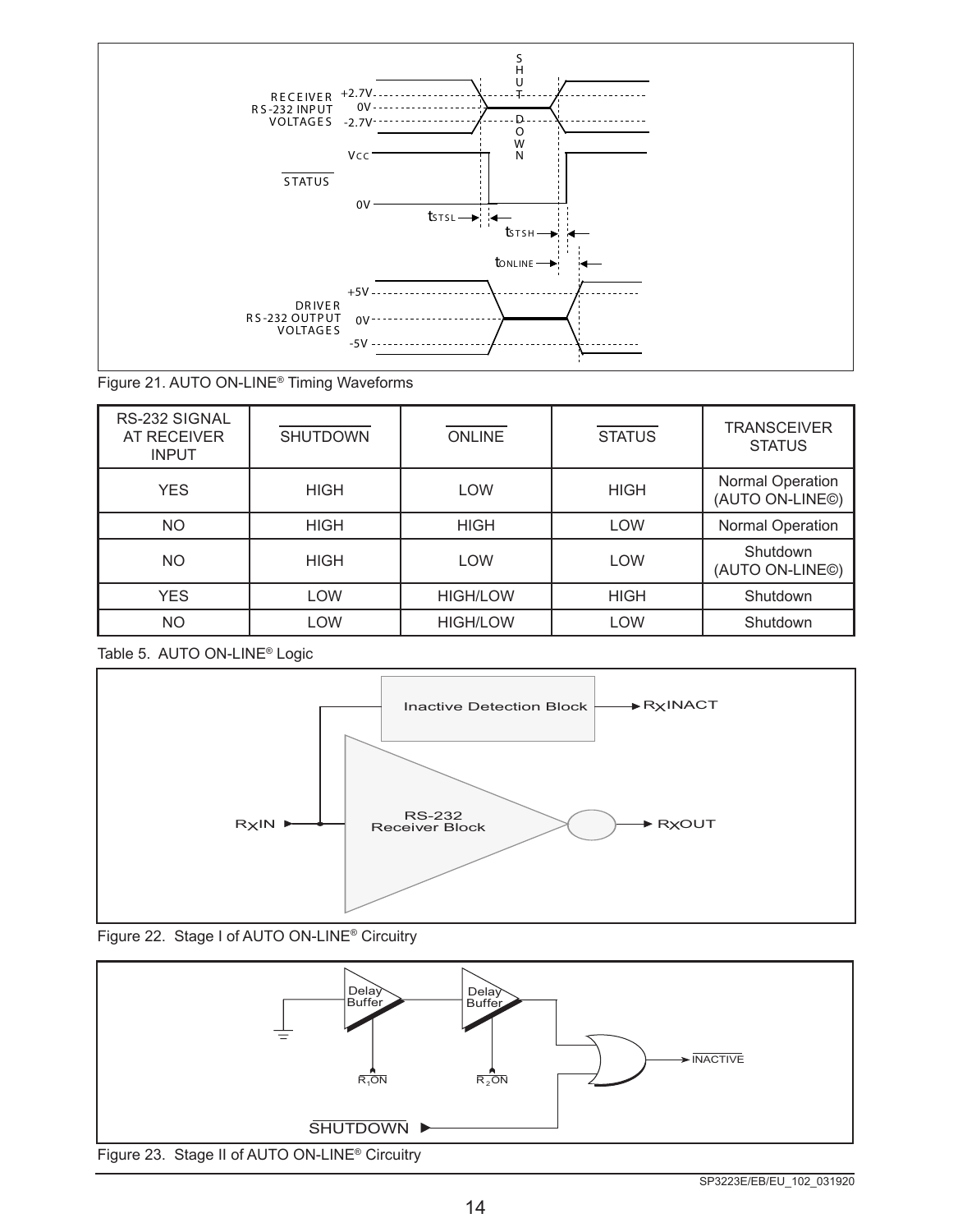#### **ESD TOLERANCE**

The **SP3223** series incorporates ruggedized ESD cells on all driver output and receiver input pins. The ESD structure is improved over our previous family for more rugged applications and environments sensitive to electro-static discharges and associated transients. The improved ESD tolerance is at least  $±15kV$  without damage nor latch-up.

There are different methods of ESD testing applied:

> a) MIL-STD-883, Method 3015.7 b) IEC61000-4-2 Air-Discharge c) IEC61000-4-2 Direct Contact

The Human Body Model has been the generally accepted ESD testing method for semiconductors. This method is also specified in MIL-STD-883, Method 3015.7 for ESD testing. The premise of this ESD test is to simulate the human body's potential to store electro-static energy and discharge it to an integrated circuit. The simulation is performed by using a test model as shown in Figure 24. This method will test the IC's capability to withstand an ESD transient during normal handling such as in manufacturing areas where the IC's tend to be handled frequently.

The IEC-61000-4-2, formerly IEC801-2, is generally used for testing ESD on equipment and systems. For system manufacturers, they must guarantee a certain amount of ESD protection since the system itself is exposed to the outside environment and human presence. The premise with IEC61000-4-2 is that the system is required to withstand an amount of static electricity when ESD is applied to points and surfaces of the equipment that are accessible to personnel during normal usage. The transceiver IC receives most of the ESD current when the ESD source is applied to the connector pins. The test circuit for IEC61000-4-2 is shown on Figure 25. There are two methods within IEC61000-4-2, the Air Discharge method and the Contact Discharge method. With the Air Discharge Method, an ESD voltage is applied to the equipment under test (EUT) through air. This simulates an electrically charged person ready to connect a cable onto the rear of the system only to find an unpleasant zap just before the person touches the back panel. The high energy potential on the person discharges through an arcing path to the rear panel of the system before he or she even touches the system. This energy, whether discharged directly or through air, is predominantly a function of the discharge current rather than the discharge voltage. Variables with an air discharge such as approach speed of the object carrying the ESD potential to the system and humidity will tend to change the discharge current. For example, the rise time of the discharge current varies with the approach speed.

The Contact Discharge Method applies the ESD current directly to the EUT. This method was devised to reduce the unpredictability of the ESD arc. The discharge current rise time is constant since the energy is directly transferred without the air-gap arc. In situations such as hand held systems, the ESD charge can be directly discharged to the equipment from a person already holding the equipment. The current is transferred on to the keypad or the serial port of the equipment directly and then travels through the PCB and finally to the IC.



Figure 24. ESD Test Circuit for Human Body Model

SP3223E/EB/EU\_102\_031920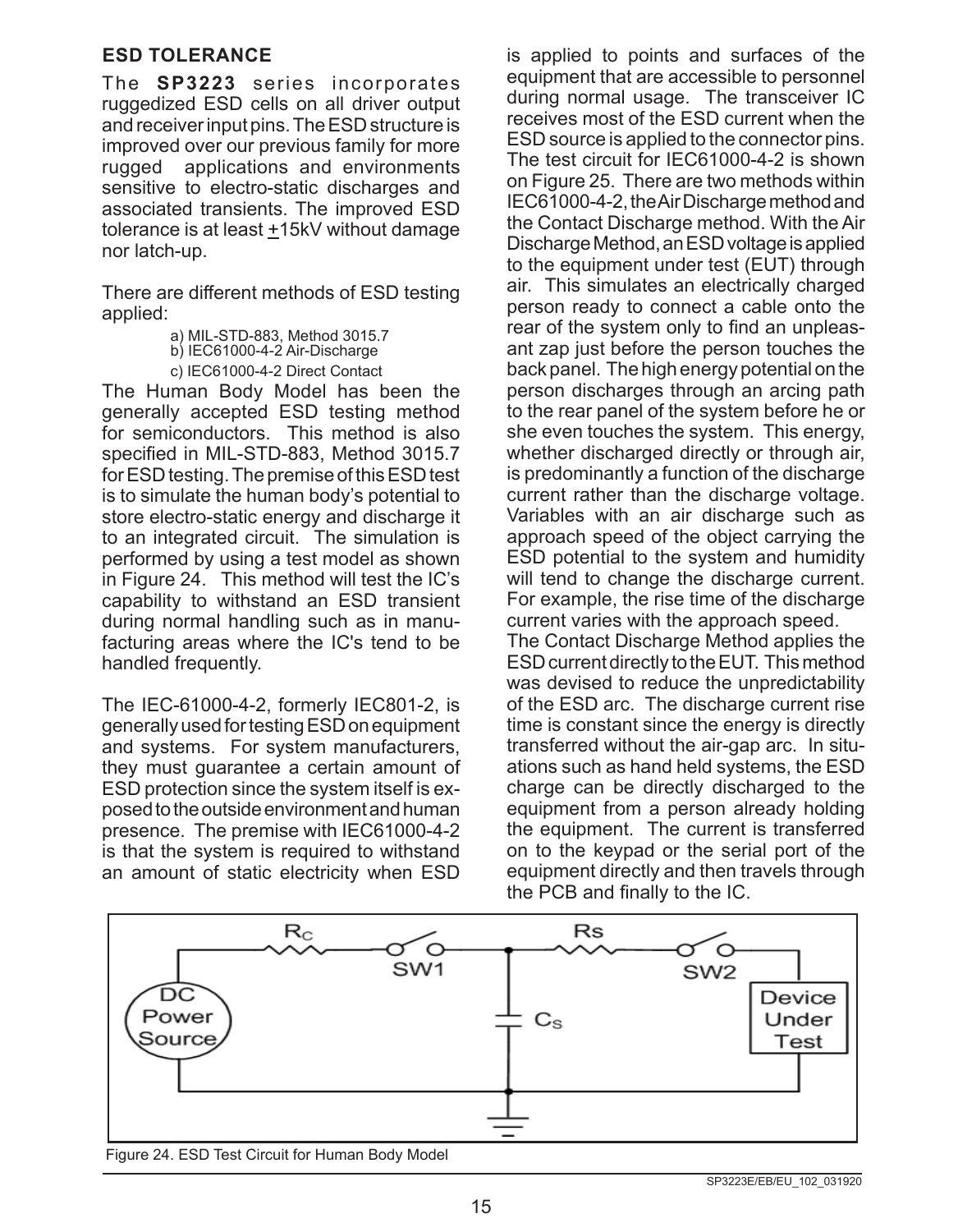

Figure 25. ESD Test Circuit for IEC61000-4-2

The circuit model in *Figures 24* and *25* represent the typical ESD testing circuit used for all three methods. The  $C_s$  is initially charged with the DC power supply when the first switch (SW1) is on. Now that the capacitor is charged, the second switch (SW2) is on while SW1 switches off. The voltage stored in the capacitor is then applied through  $R_{\rm s}$ , the current limiting resistor, onto the device under test (DUT). In ESD tests, the SW2 switch is pulsed so that the device under test receives a duration of voltage.

For the Human Body Model, the current limiting resistor  $(R_s)$  and the source capacitor  $(C_{s})$  are 1.5k $\Omega$  an 100pF, respectively. For IEC-61000-4-2, the current limiting resistor  $(R_{\rm s})$  and the source capacitor (C<sub>s</sub>) are 330 $\Omega$ an 150pF, respectively.

The higher  $C_{\rm s}$  value and lower  $R_{\rm s}$  value in the IEC61000-4-2 model are more stringent than the Human Body Model. The larger storage capacitor injects a higher voltage to the test point when SW2 is switched on. The lower current limiting resistor increases the current charge onto the test point.



Figure 26. ESD Test Waveform for IEC61000-4-2

| <b>DEVICE PIN</b><br><b>TESTED</b> | <b>HUMAN BODY</b><br><b>MODEL</b> | <b>Air Discharge</b> | IEC61000-4-2<br><b>Direct Contact</b> | Level |
|------------------------------------|-----------------------------------|----------------------|---------------------------------------|-------|
| <b>Driver Outputs</b>              | ±15kV                             | ±15kV                | ±8kV                                  |       |
| Receiver Inputs                    | ±15kV                             | ±15kV                | ±8kV                                  |       |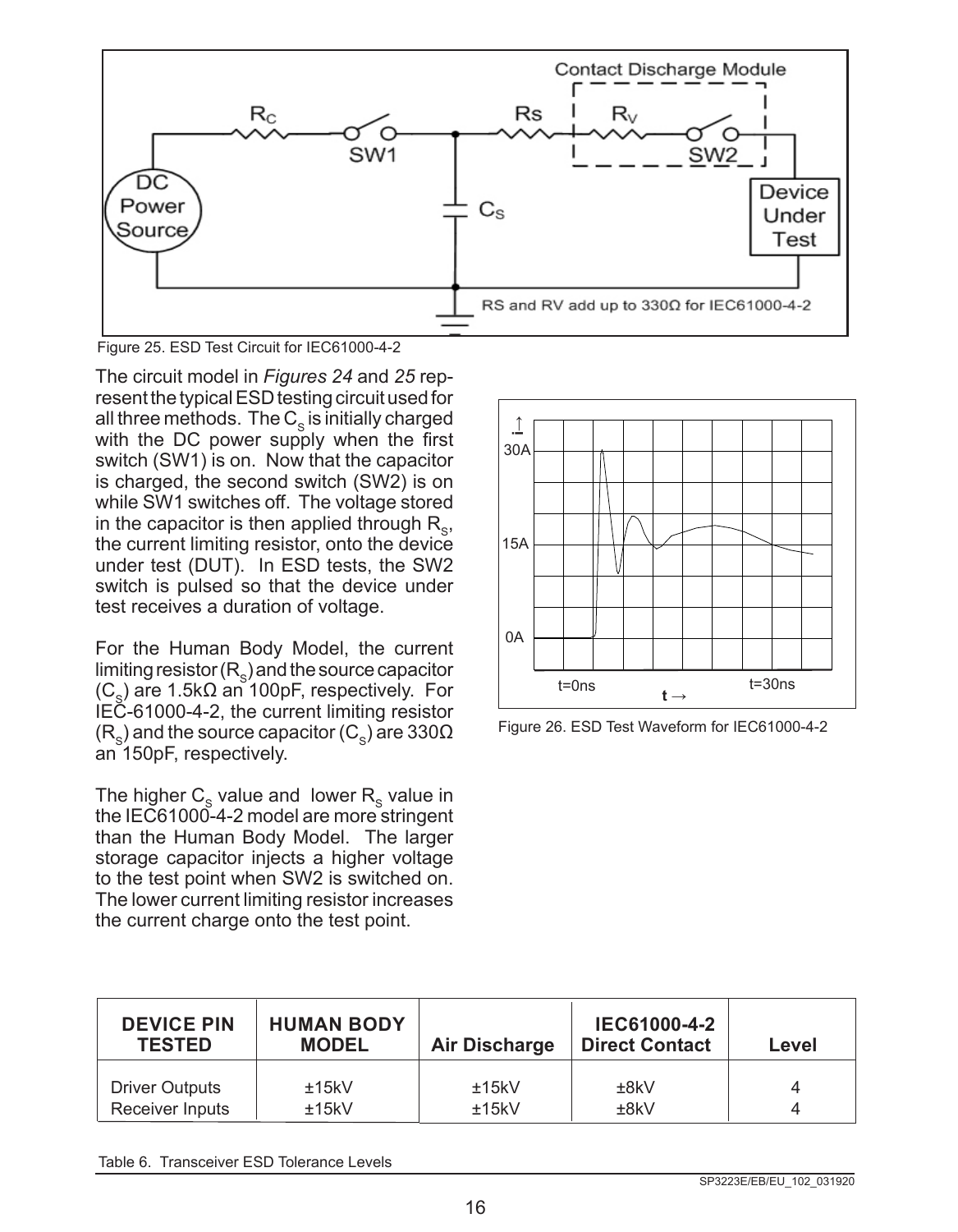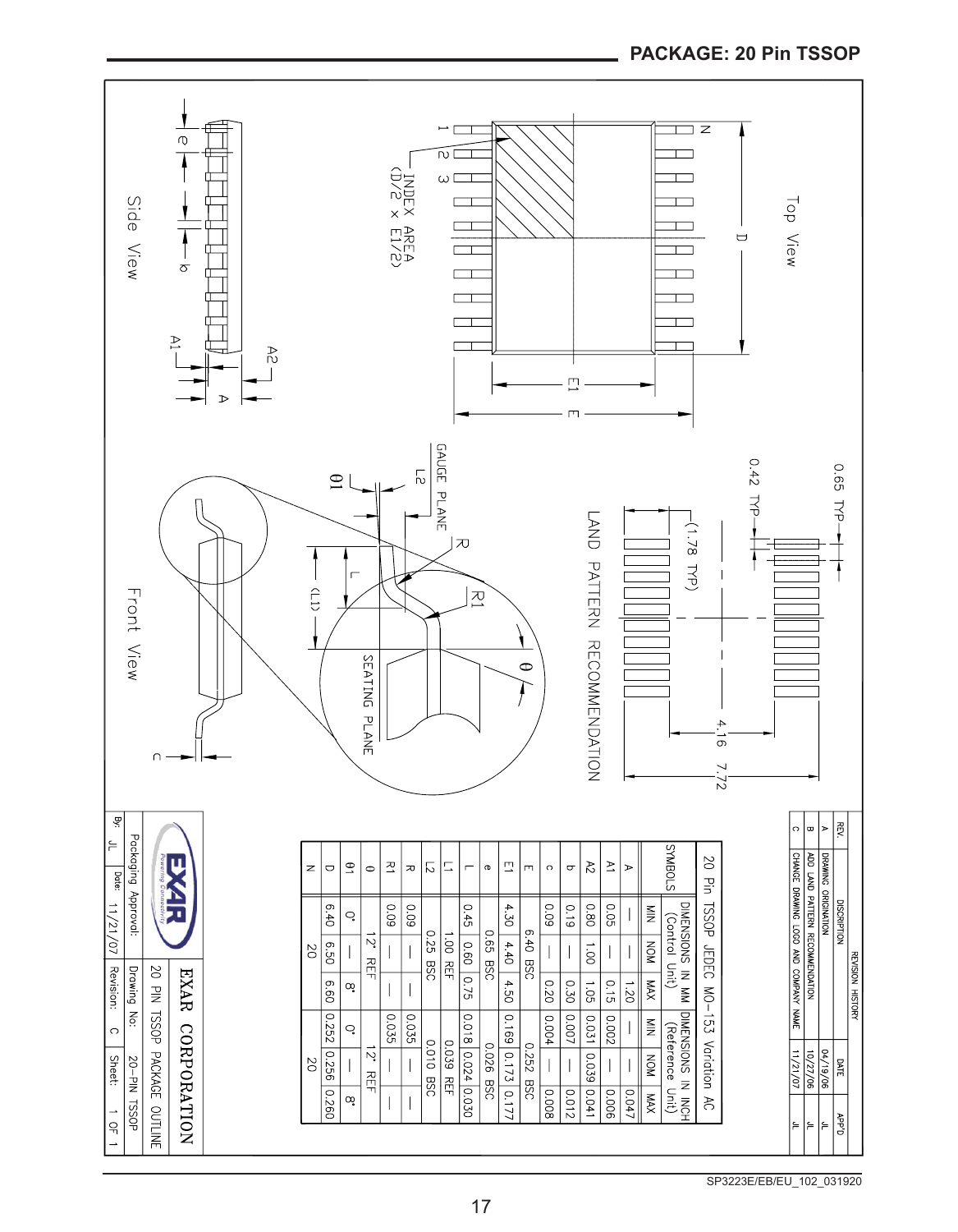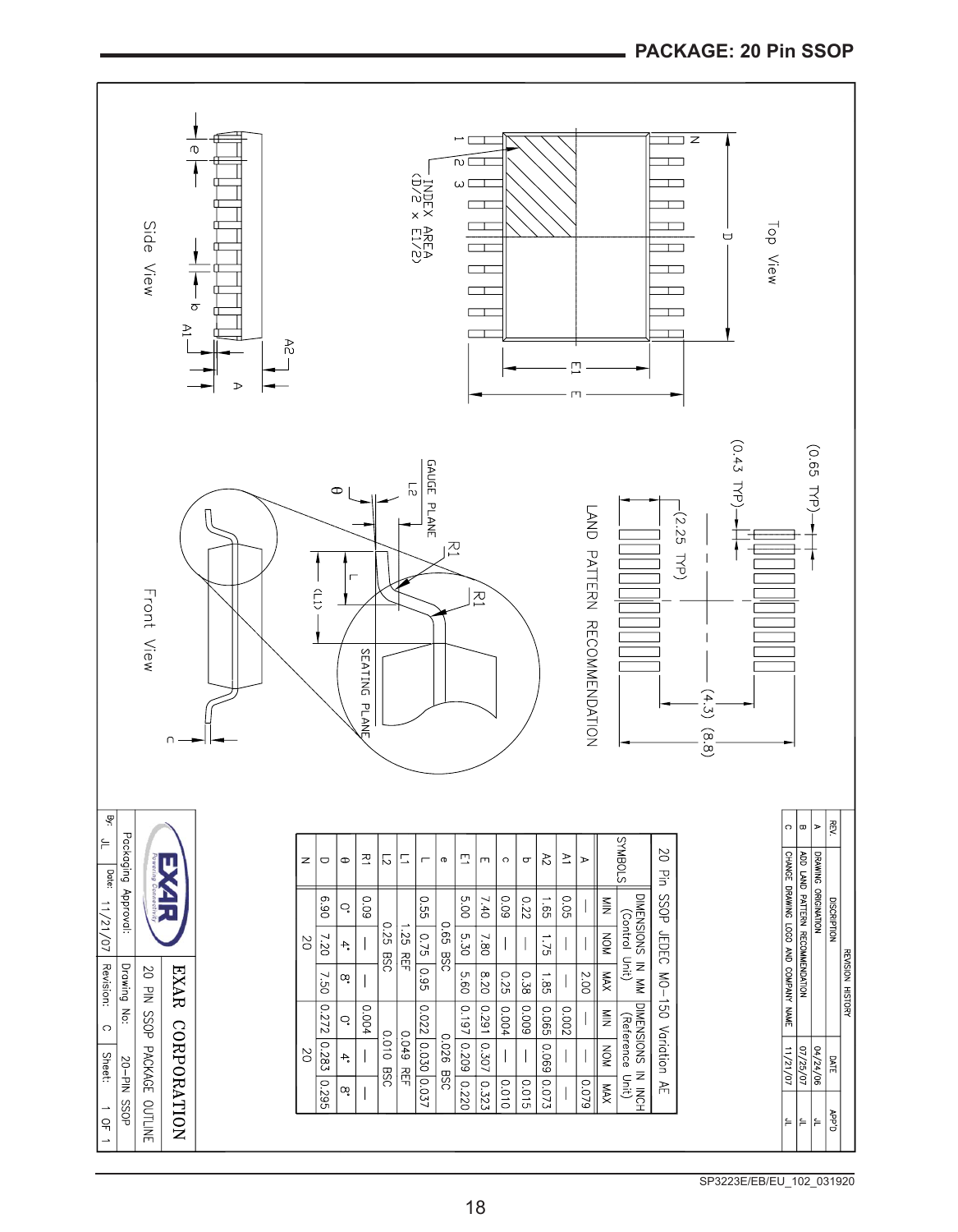# **ORDERING INFORMATION(1)**

| Part Number     | Temperature<br>Range                 | Package      | Packaging<br>Method | Lead-Free $(2)$ |  |
|-----------------|--------------------------------------|--------------|---------------------|-----------------|--|
| <b>SP3223EB</b> |                                      |              |                     |                 |  |
| SP3223EBEY-L/TR | -40 $^{\circ}$ C to +85 $^{\circ}$ C | 20-pin TSSOP | Tape and Reel       | <b>Yes</b>      |  |
| SP3223E         |                                      |              |                     |                 |  |
| SP3223ECA-L/TR  | $0^{\circ}$ C to +70 $^{\circ}$ C    | 20-pin SSOP  | Tape and Reel       | Yes             |  |
| SP3223ECY-L     | $0^{\circ}$ C to +70 $^{\circ}$ C    | 20-pin TSSOP | Tube                | <b>Yes</b>      |  |
| SP3223ECY-L/TR  | $0^{\circ}$ C to +70 $^{\circ}$ C    | 20-pin TSSOP | Tape and Reel       | Yes             |  |
| SP3223EEA-L     | -40 $^{\circ}$ C to +85 $^{\circ}$ C | 20-pin SSOP  | Tube                | <b>Yes</b>      |  |
| SP3223EEA-L/TR  | $-40^{\circ}$ C to $+85^{\circ}$ C   | 20-pin SSOP  | Tape and Reel       | <b>Yes</b>      |  |
| SP3223EEY-L     | $-40^{\circ}$ C to $+85^{\circ}$ C   | 20-pin TSSOP | Tube                | Yes             |  |
| SP3223EEY-L/TR  | -40 $^{\circ}$ C to +85 $^{\circ}$ C | 20-pin TSSOP | Tape and Reel       | <b>Yes</b>      |  |
| <b>SP3223EU</b> |                                      |              |                     |                 |  |
| SP3223EUEY-L/TR | -40 $^{\circ}$ C to +85 $^{\circ}$ C | 20-pin TSSOP | Tape and Reel       | Yes             |  |

NOTES:

1. Refer to [www.maxlinear.com/SP3223EB](http://www.maxlinear.com/SP3223EB), [www.maxlinear.com/SP3223E](http://www.maxlinear.com/SP3223E), and

[www.maxlinear.com/SP3223EU](http://www.maxlinear.com/SP3223EU) for most up-to-date Ordering Information.

2. Visit [www.maxlinear.com](http://www.maxlinear.com) for additional information on Environmental Rating.



#### SP3223E/EB/EU\_102\_031920